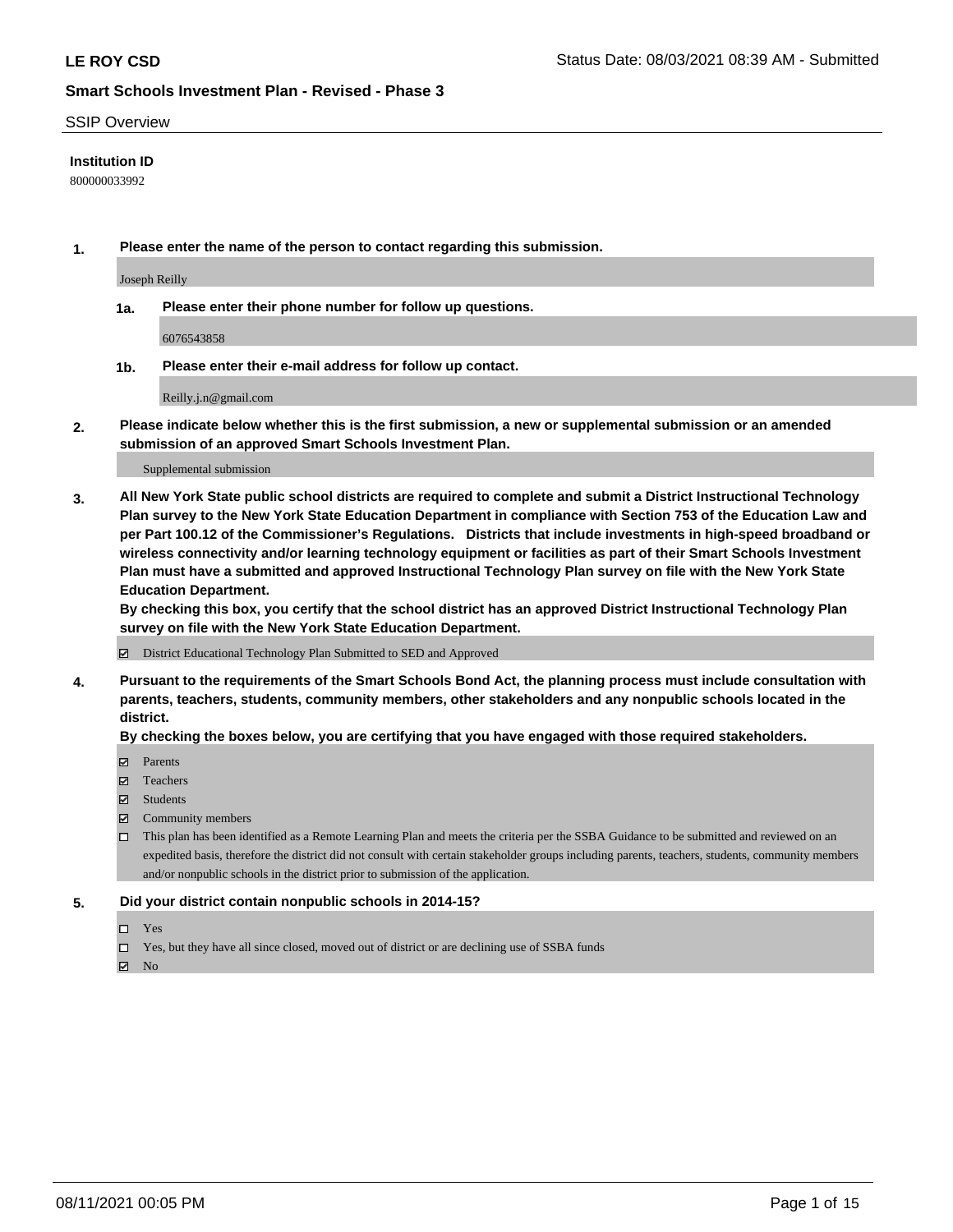#### SSIP Overview

**6. Certify that the following required steps have taken place by checking the boxes below:**

- The district developed and the school board approved a preliminary Smart Schools Investment Plan.
- The preliminary plan was posted on the district website for at least 30 days. The district included an address to which any written comments on the plan should be sent.
- The school board conducted a hearing that enabled stakeholders to respond to the preliminary plan. This hearing may have occured as part of a normal Board meeting, but adequate notice of the event must have been provided through local media and the district website for at least two weeks prior to the meeting.
- The district prepared a final plan for school board approval and such plan has been approved by the school board.
- $\boxtimes$  The final proposed plan that has been submitted has been posted on the district's website.
- This Plan has been identified as a Remote Learning Plan and meets the criteria per the SSBA Guidance to be submitted and reviewed on an expedited basis, therefore this plan has not met certain stakeholder engagement requirements including, consulting with nonpublic schools in advance of plan submission, having the school board conduct a hearing on the plan and/or posting the plan to the district website for a minimum of 30 days. This district will post the Remote Learning Plan to the district's website upon submission of the application.
- **6a. Please upload the proposed Smart Schools Investment Plan (SSIP) that was posted on the district's website, along with any supporting materials. Note that this should be different than your recently submitted Educational Technology Survey. The Final SSIP, as approved by the School Board, should also be posted on the website and remain there during the course of the projects contained therein.**

LCSD Smartbond Phase 3 Feb 21.pdf

**6b. Enter the webpage address where the final Smart Schools Investment Plan is posted. The Plan should remain posted for the life of the included projects.**

https://www.leroycsd.org/apps/pages/index.jsp?uREC\_ID=1002267&type=d&pREC\_ID=1314427

**7. Please enter an estimate of the total number of students and staff that will benefit from this Smart Schools Investment Plan based on the cumulative projects submitted to date.**

1,300

**8. An LEA/School District may partner with one or more other LEA/School Districts to form a consortium to pool Smart Schools Bond Act funds for a project that meets all other Smart School Bond Act requirements. Each school district participating in the consortium will need to file an approved Smart Schools Investment Plan for the project and submit a signed Memorandum of Understanding that sets forth the details of the consortium including the roles of each respective district.**

 $\Box$  The district plans to participate in a consortium to partner with other school district(s) to implement a Smart Schools project.

**9. Please enter the name and 6-digit SED Code for each LEA/School District participating in the Consortium.**

| <b>Partner LEA/District</b> | <b>ISED BEDS Code</b> |
|-----------------------------|-----------------------|
| (No Response)               | (No Response)         |

**10. Please upload a signed Memorandum of Understanding with all of the participating Consortium partners.**

(No Response)

**11. Your district's Smart Schools Bond Act Allocation is:**

\$1,079,488

**12. Final 2014-15 BEDS Enrollment to calculate Nonpublic Sharing Requirement**

|              | Public Enrollment | Nonpublic Enrollment | Total Enrollment | l Nonpublic Percentage |
|--------------|-------------------|----------------------|------------------|------------------------|
| l Enrollment | .244              |                      | 1.244.00         | 0.00                   |

**13. This table compares each category budget total, as entered in that category's page, to the total expenditures listed in the category's expenditure table. Any discrepancies between the two must be resolved before submission.**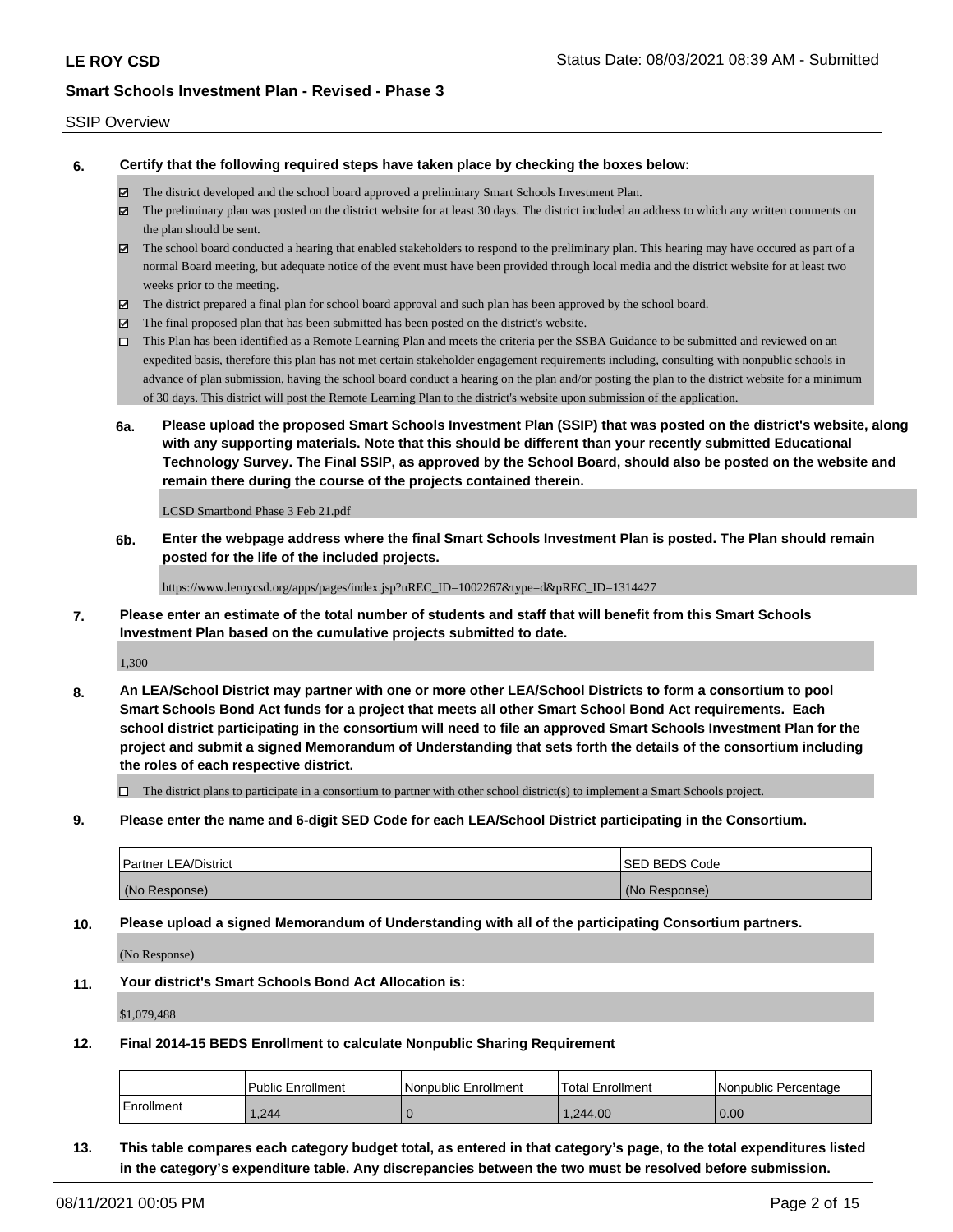# SSIP Overview

|                                                 | <b>Sub-Allocations</b> | <b>Expenditure Totals</b> | Difference |
|-------------------------------------------------|------------------------|---------------------------|------------|
| <b>School Connectivity</b>                      | 182,587.00             | 182,587.00                | 0.00       |
| <b>Connectivity Projects for</b><br>Communities | 0.00                   | 0.00                      | 0.00       |
| Classroom Technology                            | 0.00                   | 0.00                      | 0.00       |
| Pre-Kindergarten Classrooms                     | 0.00                   | 0.00                      | 0.00       |
| Replace Transportable<br>Classrooms             | 0.00                   | 0.00                      | 0.00       |
| <b>High-Tech Security Features</b>              | 77,986.00              | 77,986.00                 | 0.00       |
| Nonpublic Loan                                  | 0.00                   | 0.00                      | 0.00       |
| Totals:                                         | 260,573                | 260,573                   | 0          |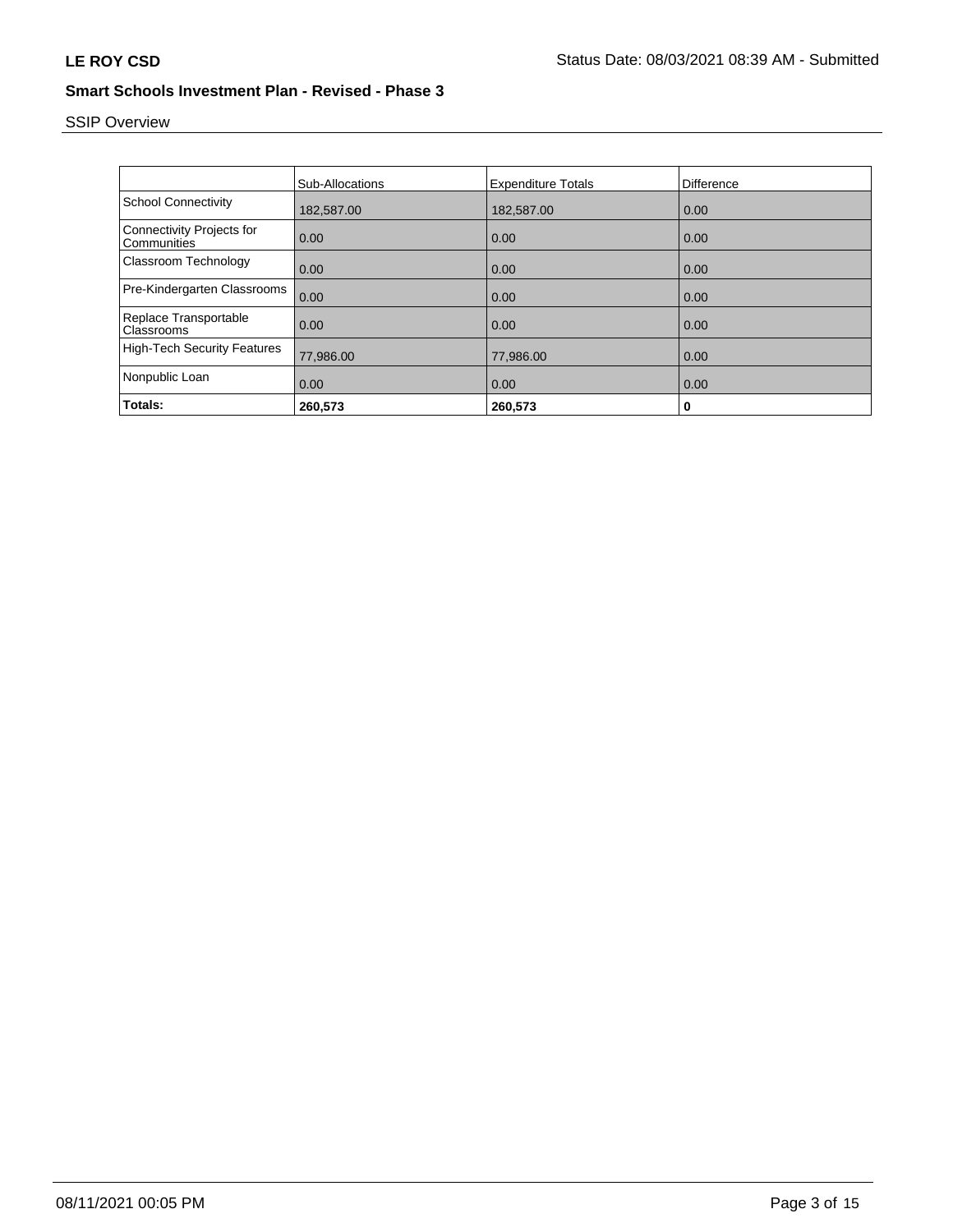School Connectivity

- **1. In order for students and faculty to receive the maximum benefit from the technology made available under the Smart Schools Bond Act, their school buildings must possess sufficient connectivity infrastructure to ensure that devices can be used during the school day. Smart Schools Investment Plans must demonstrate that:**
	- **• sufficient infrastructure that meets the Federal Communications Commission's 100 Mbps per 1,000 students standard currently exists in the buildings where new devices will be deployed, or**
	- **• is a planned use of a portion of Smart Schools Bond Act funds, or**
	- **• is under development through another funding source.**

**Smart Schools Bond Act funds used for technology infrastructure or classroom technology investments must increase the number of school buildings that meet or exceed the minimum speed standard of 100 Mbps per 1,000 students and staff within 12 months. This standard may be met on either a contracted 24/7 firm service or a "burstable" capability. If the standard is met under the burstable criteria, it must be:**

**1. Specifically codified in a service contract with a provider, and**

**2. Guaranteed to be available to all students and devices as needed, particularly during periods of high demand, such as computer-based testing (CBT) periods.**

**Please describe how your district already meets or is planning to meet this standard within 12 months of plan submission.**

Le Roy Central Schools subscribes to broadband services through the Regional Information Center. They currently meet this standard.

**1a. If a district believes that it will be impossible to meet this standard within 12 months, it may apply for a waiver of this requirement, as described on the Smart Schools website. The waiver must be filed and approved by SED prior to submitting this survey.**

 $\Box$  By checking this box, you are certifying that the school district has an approved waiver of this requirement on file with the New York State Education Department.

**2. Connectivity Speed Calculator (Required). If the district currently meets the required speed, enter "Currently Met" in the last box: Expected Date When Required Speed Will be Met.**

|                  | l Number of     | Required Speed | Current Speed in Expected Speed |                | <b>Expected Date</b>                |
|------------------|-----------------|----------------|---------------------------------|----------------|-------------------------------------|
|                  | <b>Students</b> | lin Mbps       | <b>Mbps</b>                     | to be Attained | When Reauired                       |
|                  |                 |                |                                 |                | Within 12 Months 1Speed Will be Met |
| Calculated Speed | .275            | 127.50         | 200                             | 200            | <b>Currently Met</b>                |

### **3. Describe how you intend to use Smart Schools Bond Act funds for high-speed broadband and/or wireless connectivity projects in school buildings.**

Le Roy Central is committed to providing their students a 21st Century education. Access to the internet via personal devices is a critical component to achieving that goal. In this component of the plan, Le Roy wishes to upgrade the network infrastructure to support the additional demands on their network. Student devices, security devices, emergency communication demands are all taxing the limits of the network infrastructure. Le Roy wishes to use the Smart School funding to upgrade both the network switching gear and the fiber optic connections to those devices. This upgrade will increase by a factor of 10 times the amount of data that can be transmitted within the district.

**4. Describe the linkage between the district's District Instructional Technology Plan and how the proposed projects will improve teaching and learning. (There should be a link between your response to this question and your responses to Question 1 in Section IV - NYSED Initiatives Alignment: "Explain how the district use of instructional technology will serve as a part of a comprehensive and sustained effort to support rigorous academic standards attainment and performance improvement for students."** 

**Your answer should also align with your answers to the questions in Section II - Strategic Technology Planning and the associated Action Steps in Section III - Action Plan.)**

The number one prioritiy fo the Le Roy Cetral Technology Plan is the establishment and support of a one-to-one learning environment. "If you teach a man to fish you feed him for a lifetime" is a traditional sentiment. Le Roy believes that active learners not only learn the content bu they learn how to learn, research and apply knowledge. This upgrade provides the foundation to that environment. If a student is confronted by delays and disconnects caused by the network a one-to-one environment will not be successful. This upgrade improves the opportunities for student success.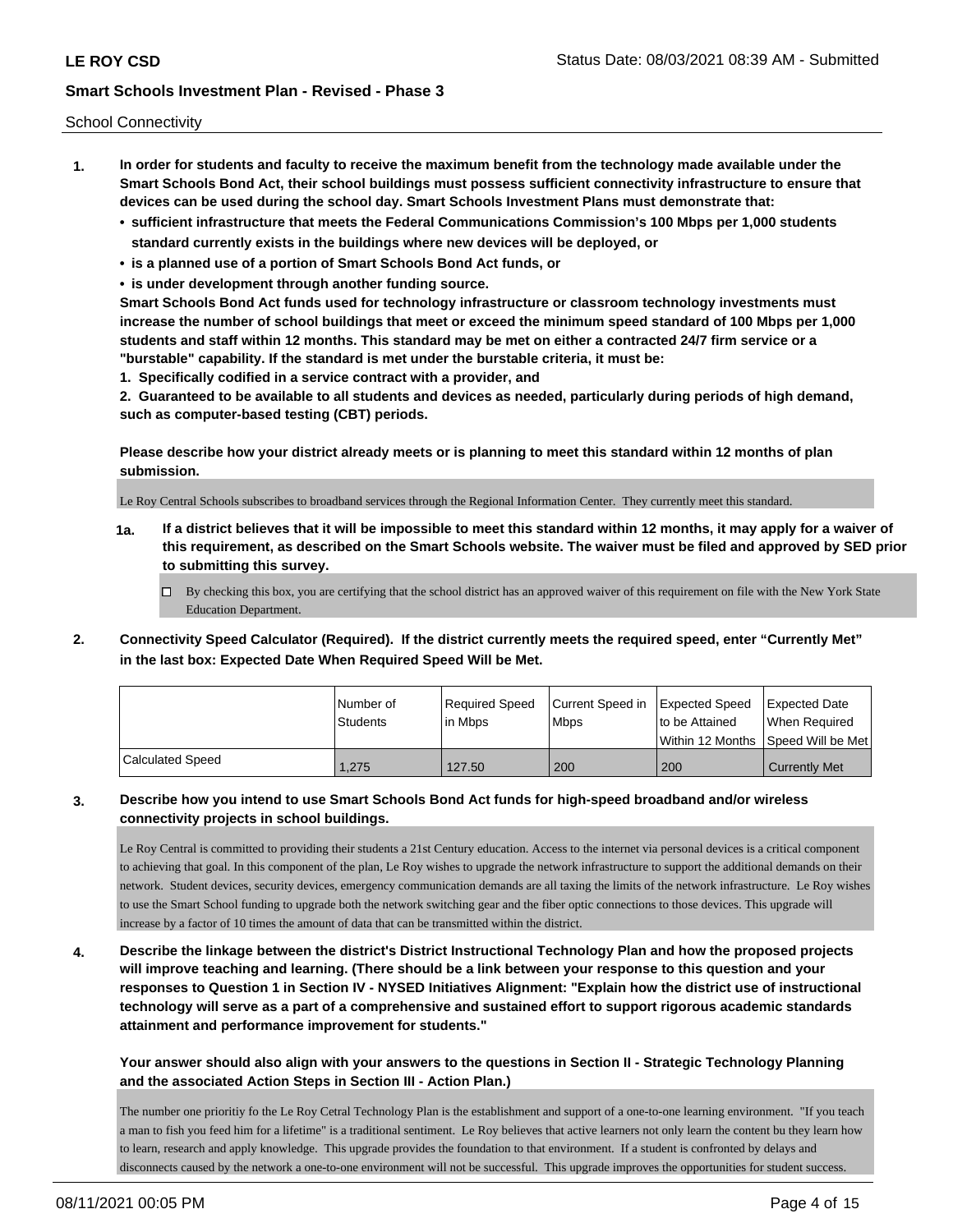#### School Connectivity

**5. If the district wishes to have students and staff access the Internet from wireless devices within the school building, or in close proximity to it, it must first ensure that it has a robust Wi-Fi network in place that has sufficient bandwidth to meet user demand.**

**Please describe how you have quantified this demand and how you plan to meet this demand.**

Le Roy has a network operations analyst who is on staff full time. The analyst works with the network planning specialists to review the district learning and public spaces for network demands on an ongoing basis. The team reviews the demands on the network and recommends any upgrades that might be required to support student learning.

**6. Smart Schools plans with any expenditures in the School Connectivity category require a project number from the Office of Facilities Planning. Districts must submit an SSBA LOI and receive project numbers prior to submitting the SSIP. As indicated on the LOI, some projects may be eligible for a streamlined review and will not require a building permit.**

**Please indicate on a separate row each project number given to you by the Office of Facilities Planning.**

| Project Number        |  |
|-----------------------|--|
| 18-10-01-06-7-999-BA3 |  |
|                       |  |

**7. Certain high-tech security and connectivity infrastructure projects may be eligible for an expedited review process as determined by the Office of Facilities Planning.**

**Was your project deemed eligible for streamlined review?**

Yes

**7a. Districts that choose the Streamlined Review Process will be required to certify that they have reviewed all installations with their licensed architect or engineer of record and provide that person's name and license number. The licensed professional must review the products and proposed method of installation prior to implementation and review the work during and after completion in order to affirm that the work was codecompliant, if requested.**

I certify that I have reviewed all installations with a licensed architect or engineer of record.

**8. Include the name and license number of the architect or engineer of record.**

| Name               | License Number |
|--------------------|----------------|
| <b>Brian Trott</b> | 2597           |

**9. Public Expenditures – Loanable (Counts toward the nonpublic loan calculation)**

| Select the allowable expenditure type.<br>Repeat to add another item under each type. | <b>PUBLIC</b> Items to be<br>l Purchased | Quantity           | Cost Per Item    | <b>Total Cost</b> |
|---------------------------------------------------------------------------------------|------------------------------------------|--------------------|------------------|-------------------|
| (No Response)                                                                         | (No Response)                            | (No<br>l Response) | (No<br>Response) | 0.00              |
|                                                                                       |                                          | U                  | 0.00             |                   |

**10. Public Expenditures – Non-Loanable (Does not count toward nonpublic loan calculation)**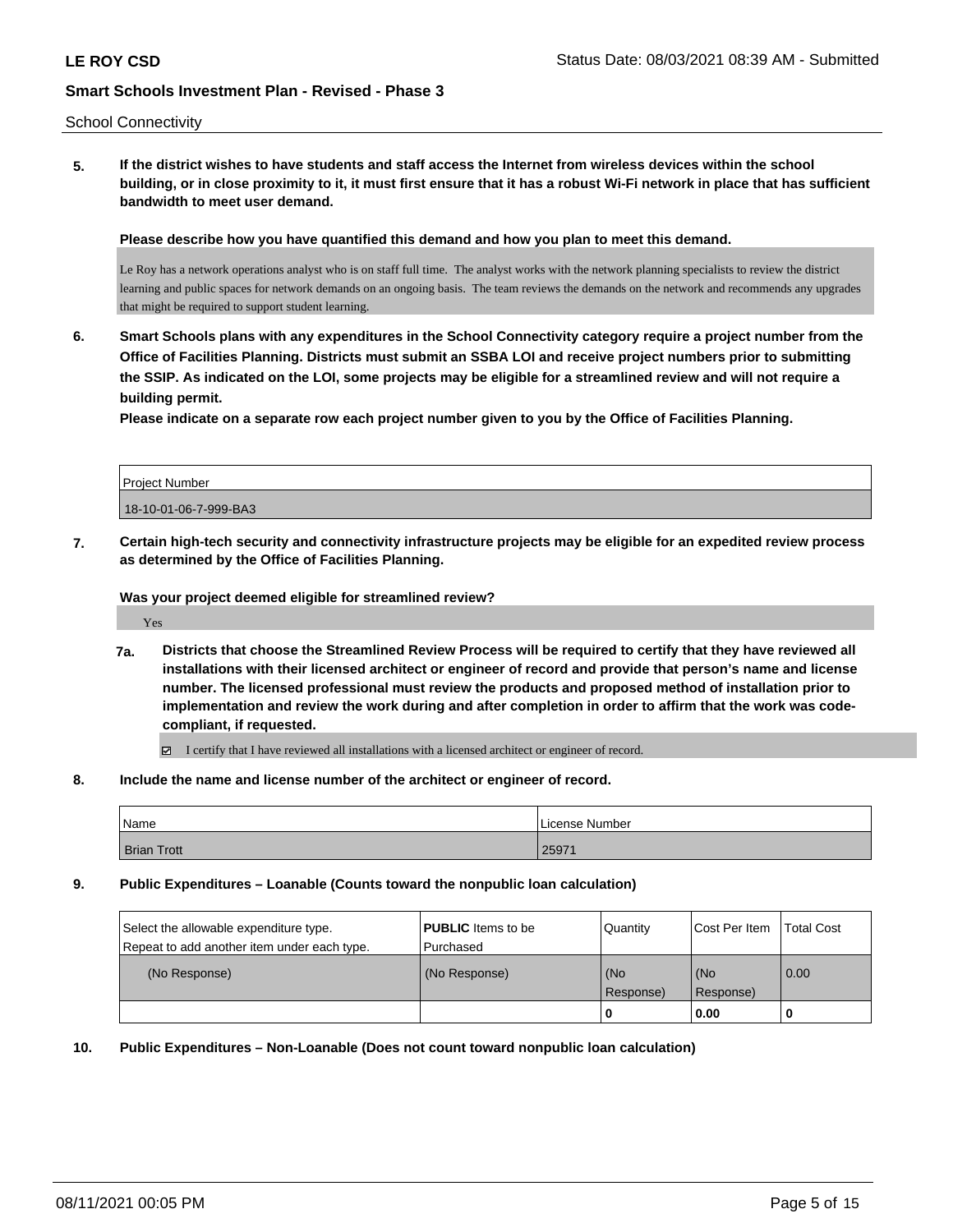School Connectivity

| Select the allowable expenditure<br>type.<br>Repeat to add another item under<br>each type. | PUBLIC Items to be purchased                                                                  | Quantity       | Cost per Item | <b>Total Cost</b> |
|---------------------------------------------------------------------------------------------|-----------------------------------------------------------------------------------------------|----------------|---------------|-------------------|
| <b>Network/Access Costs</b>                                                                 | Meraki MS225-48FP L2 Stck Cld-<br>Mngd 48x GigE 740W PoE switch                               | 32             | 3,294.00      | 105,408.00        |
| <b>Network/Access Costs</b>                                                                 | Meraki MS225-24P L2 Stck Cld-Mngd<br>24x GigE 370W PoE Switch                                 | 8              | 2,063.00      | 16,504.00         |
| <b>Network/Access Costs</b>                                                                 | Meraki MS225-24P Enterprise License<br>and Support,                                           | 8              | 350.00        | 2,800.00          |
| <b>Network/Access Costs</b>                                                                 | Meraki MS425-16 L3 Cld-Mngd 16x<br>10G SFP+ Switch                                            | $\overline{2}$ | 5,936.00      | 11,872.00         |
| <b>Network/Access Costs</b>                                                                 | Meraki MS425-16 Enterprise License<br>and Support                                             | 2              | 1,047.00      | 2,094.00          |
| Network/Access Costs                                                                        | Meraki 250WAC PSU                                                                             | $\overline{2}$ | 238.00        | 476.00            |
| <b>Network/Access Costs</b>                                                                 | Meraki AC Power Cord for MX and MS<br>(US Plug)                                               | $\overline{2}$ | 10.00         | 20.00             |
| <b>Connections/Components</b>                                                               | Meraki 10 GbE Twinax Cable with<br>SFP+ Modules, 3 Meter                                      | $\overline{2}$ | 70.00         | 140.00            |
| <b>Connections/Components</b>                                                               | Meraki 40GbE QSFP Cable, 0.5 Meter                                                            | 32             | 47.00         | 1,504.00          |
| <b>Connections/Components</b>                                                               | Meraki 40GbE QSFP Cable, 1 Meter                                                              | 5              | 93.00         | 465.00            |
| <b>Connections/Components</b>                                                               | Meraki 10G Base LR Single-Mode                                                                | $\overline{4}$ | 1.694.00      | 6,776.00          |
| <b>Connections/Components</b>                                                               | Meraki 1 GbE SFP Copper Module                                                                | $\overline{4}$ | 184.00        | 736.00            |
| <b>Connections/Components</b>                                                               | Meraki 10G Base SR Multi-Mode                                                                 | 32             | 422.00        | 13,504.00         |
| <b>Connections/Components</b>                                                               | 797902TD120003M - Corning<br>797902TD120003M Reverse Polarity<br><b>Uniboot Duplex Jumper</b> | 64             | 37.00         | 2,368.00          |
| <b>Network/Access Costs</b>                                                                 | Meraki MS225-48FP Enterprise<br>License and Support,                                          | 32             | 560.00        | 17,920.00         |
|                                                                                             |                                                                                               | 231            | 16,045.00     | 182,587           |

## **11. Final 2014-15 BEDS Enrollment to calculate Nonpublic Sharing Requirement (no changes allowed.)**

|            | Public Enrollment | l Nonpublic Enrollment | Total Enrollment | <b>Nonpublic Percentage</b> |
|------------|-------------------|------------------------|------------------|-----------------------------|
| Enrollment | .244              |                        | 1.244.00         | 0.00                        |

# **12. Total Public Budget - Loanable (Counts toward the nonpublic loan calculation)**

|                                               | Public Allocations | <b>Estimated Nonpublic Loan</b><br>Amount | Estimated Total Sub-Allocations |
|-----------------------------------------------|--------------------|-------------------------------------------|---------------------------------|
| Network/Access Costs                          | 0.00               | 0.00                                      | 0.00                            |
| School Internal Connections and<br>Components | 0.00               | 0.00                                      | 0.00                            |
| Other                                         | 0.00               | 0.00                                      | 0.00                            |
| Totals:                                       |                    |                                           |                                 |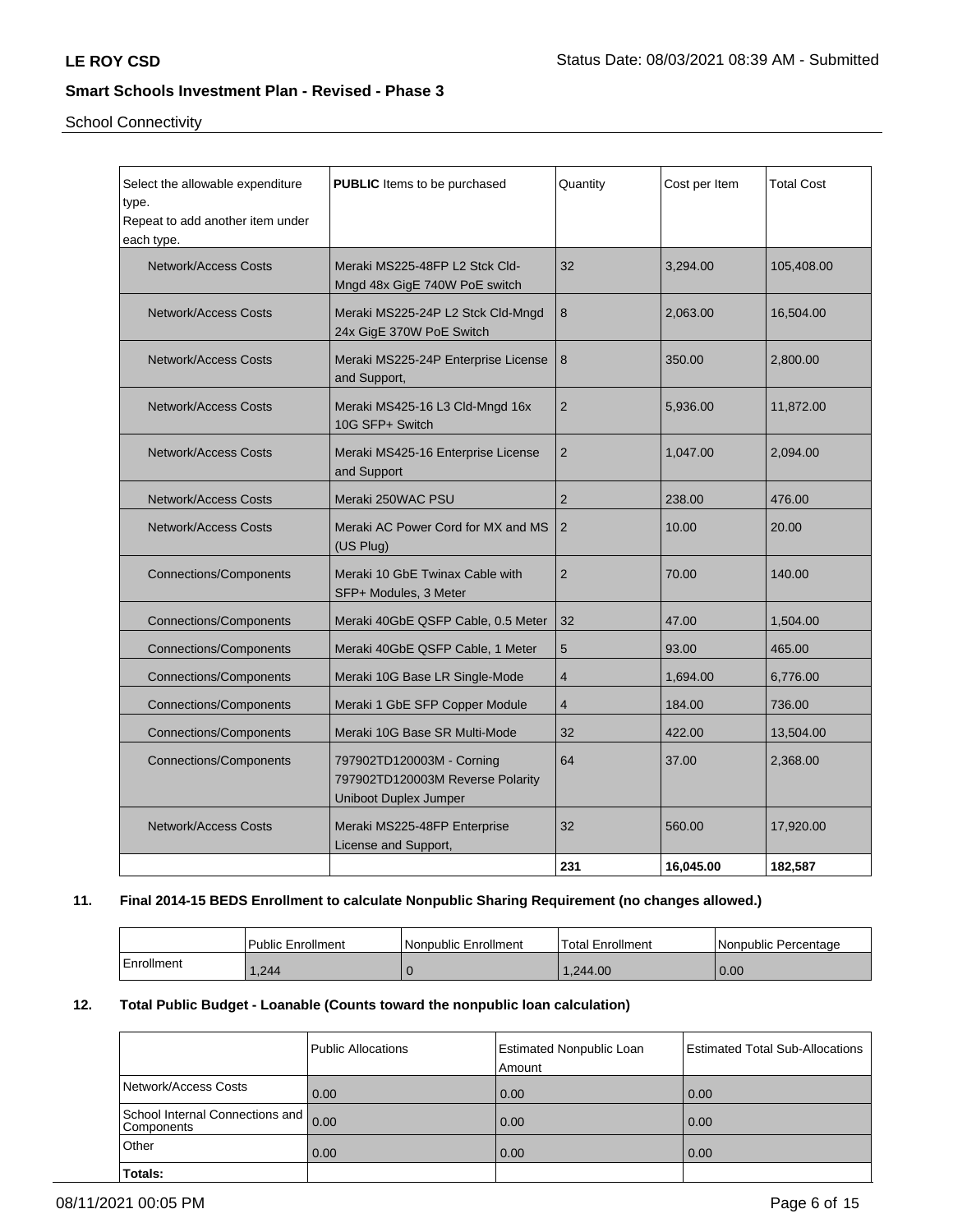School Connectivity

|  | Public Allocations | <b>Estimated Nonpublic Loan</b><br>l Amount | <b>Estimated Total Sub-Allocations</b> |
|--|--------------------|---------------------------------------------|----------------------------------------|
|  | 0.00               | 0                                           |                                        |

# **13. Total Public Budget – Non-Loanable (Does not count toward the nonpublic loan calculation)**

| Network/Access Costs                       | 157,094.00 |
|--------------------------------------------|------------|
| Outside Plant Costs                        | 0.00       |
| School Internal Connections and Components | 25,493.00  |
| Professional Services                      | 0.00       |
| Testing                                    | 0.00       |
| Other Upfront Costs                        | 0.00       |
| <b>Other Costs</b>                         | 0.00       |
| Totals:                                    | 182,587.00 |

### **14. School Connectivity Totals**

|                          | Total Sub-Allocations |
|--------------------------|-----------------------|
| Total Loanable Items     | $\overline{0.00}$     |
| Total Non-Ioanable Items | 182,587.00            |
| Totals:                  | 182,587               |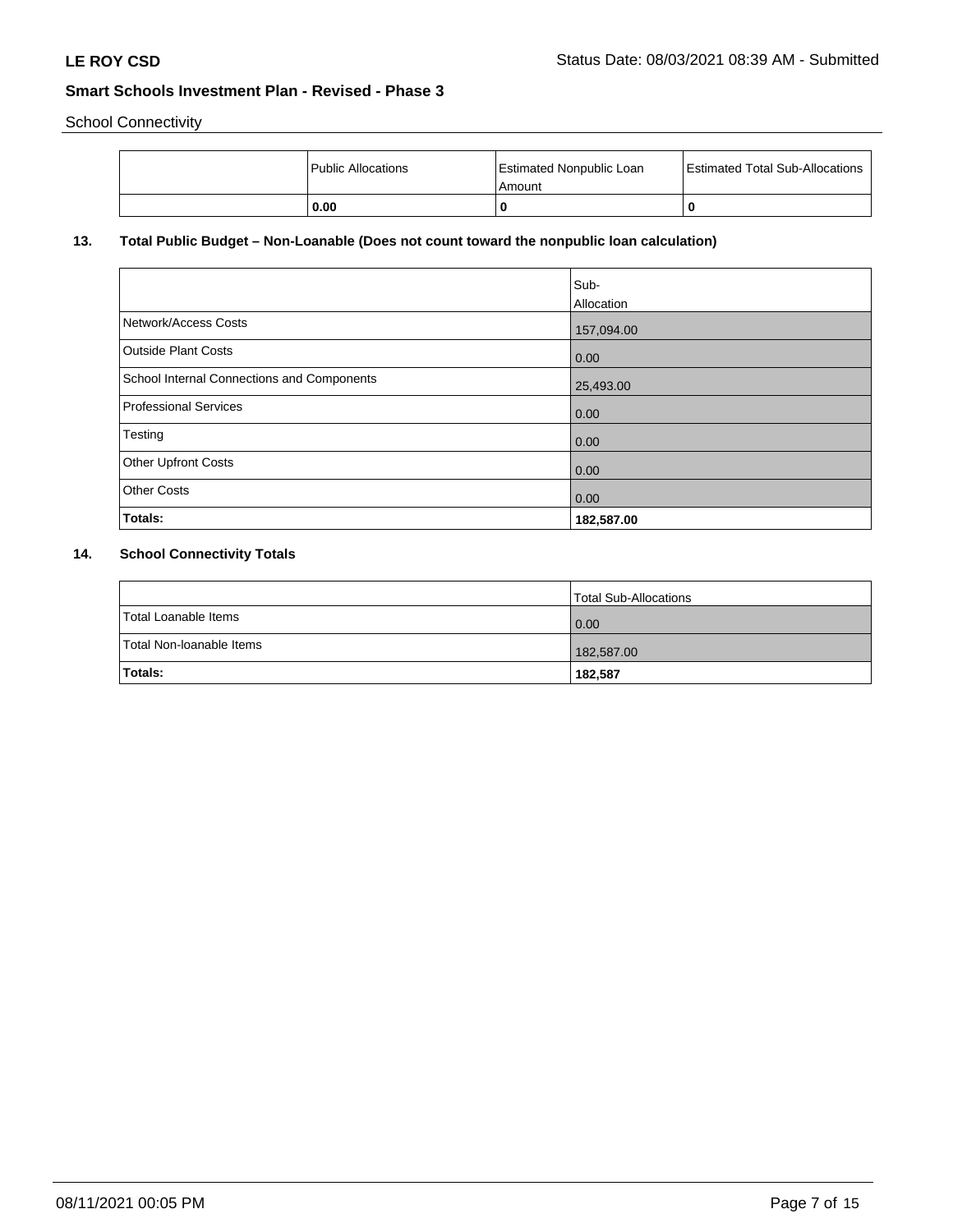Community Connectivity (Broadband and Wireless)

**1. Describe how you intend to use Smart Schools Bond Act funds for high-speed broadband and/or wireless connectivity projects in the community.**

(No Response)

**2. Please describe how the proposed project(s) will promote student achievement and increase student and/or staff access to the Internet in a manner that enhances student learning and/or instruction outside of the school day and/or school building.**

(No Response)

**3. Community connectivity projects must comply with all the necessary local building codes and regulations (building and related permits are not required prior to plan submission).**

 $\Box$  I certify that we will comply with all the necessary local building codes and regulations.

**4. Please describe the physical location of the proposed investment.**

(No Response)

**5. Please provide the initial list of partners participating in the Community Connectivity Broadband Project, along with their Federal Tax Identification (Employer Identification) number.**

| <b>Project Partners</b> | l Federal ID # |
|-------------------------|----------------|
| (No Response)           | (No Response)  |

**6. Please detail the type, quantity, per unit cost and total cost of the eligible items under each sub-category.**

| Select the allowable expenditure | Item to be purchased | Quantity      | Cost per Item | <b>Total Cost</b> |
|----------------------------------|----------------------|---------------|---------------|-------------------|
| type.                            |                      |               |               |                   |
| Repeat to add another item under |                      |               |               |                   |
| each type.                       |                      |               |               |                   |
| (No Response)                    | (No Response)        | (No Response) | (No Response) | 0.00              |
|                                  |                      | o             | 0.00          |                   |

**7. If you are submitting an allocation for Community Connectivity, complete this table.**

**Note that the calculated Total at the bottom of the table must equal the Total allocation for this category that you entered in the SSIP Overview overall budget.**

|                                    | Sub-Allocation |
|------------------------------------|----------------|
| Network/Access Costs               | (No Response)  |
| Outside Plant Costs                | (No Response)  |
| <b>Tower Costs</b>                 | (No Response)  |
| <b>Customer Premises Equipment</b> | (No Response)  |
| <b>Professional Services</b>       | (No Response)  |
| Testing                            | (No Response)  |
| <b>Other Upfront Costs</b>         | (No Response)  |
| <b>Other Costs</b>                 | (No Response)  |
| Totals:                            | 0.00           |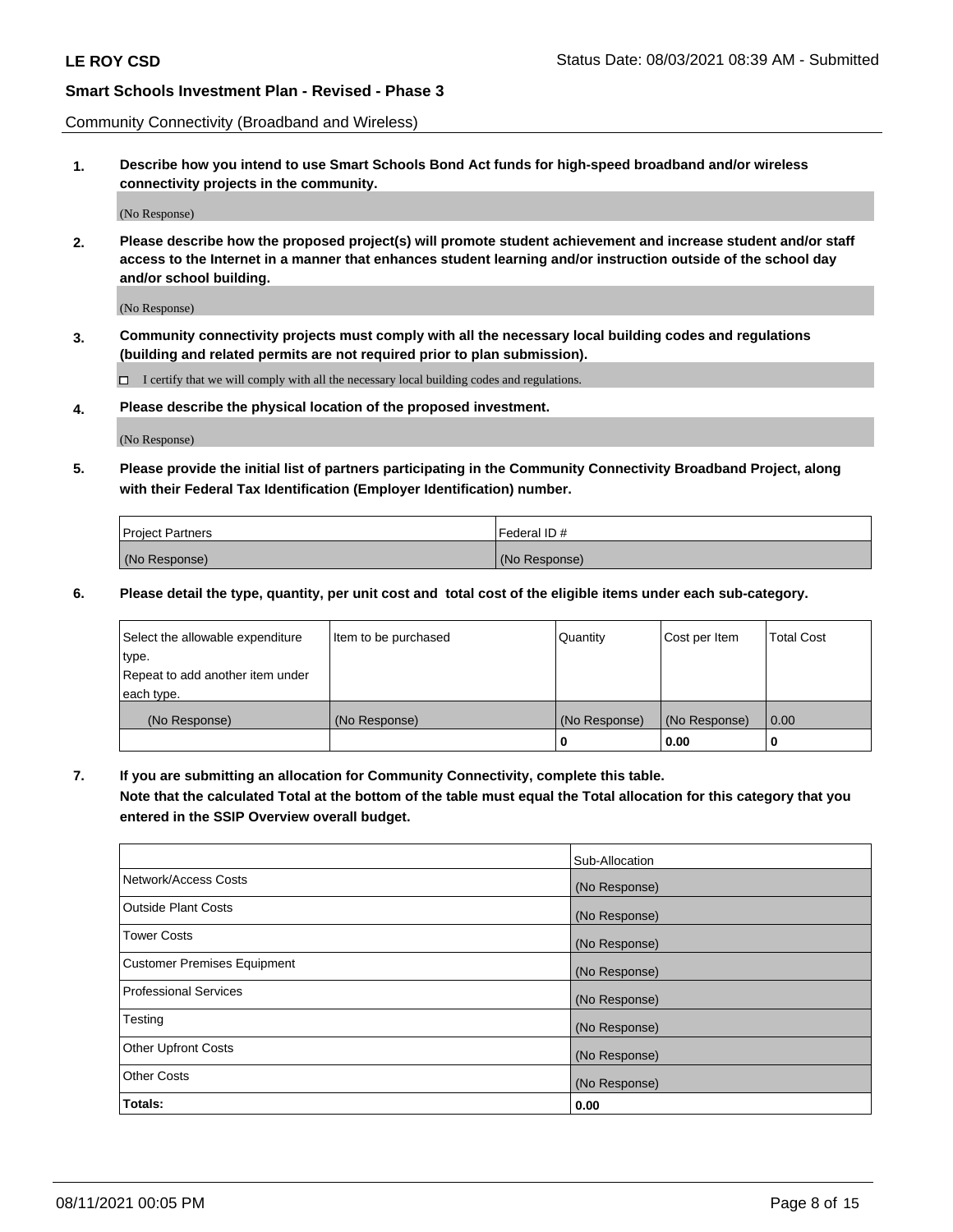#### Classroom Learning Technology

**1. In order for students and faculty to receive the maximum benefit from the technology made available under the Smart Schools Bond Act, their school buildings must possess sufficient connectivity infrastructure to ensure that devices can be used during the school day. Smart Schools Investment Plans must demonstrate that sufficient infrastructure that meets the Federal Communications Commission's 100 Mbps per 1,000 students standard currently exists in the buildings where new devices will be deployed, or is a planned use of a portion of Smart Schools Bond Act funds, or is under development through another funding source. Smart Schools Bond Act funds used for technology infrastructure or classroom technology investments must increase the number of school buildings that meet or exceed the minimum speed standard of 100 Mbps per 1,000 students and staff within 12 months. This standard may be met on either a contracted 24/7 firm service or a**

- **"burstable" capability. If the standard is met under the burstable criteria, it must be:**
- **1. Specifically codified in a service contract with a provider, and**

**2. Guaranteed to be available to all students and devices as needed, particularly during periods of high demand, such as computer-based testing (CBT) periods.**

**Please describe how your district already meets or is planning to meet this standard within 12 months of plan submission.**

(No Response)

- **1a. If a district believes that it will be impossible to meet this standard within 12 months, it may apply for a waiver of this requirement, as described on the Smart Schools website. The waiver must be filed and approved by SED prior to submitting this survey.**
	- By checking this box, you are certifying that the school district has an approved waiver of this requirement on file with the New York State Education Department.
- **2. Connectivity Speed Calculator (Required). If the district currently meets the required speed, enter "Currently Met" in the last box: Expected Date When Required Speed Will be Met.**

|                  | l Number of     | Required Speed | Current Speed in | <b>Expected Speed</b> | <b>Expected Date</b>                |
|------------------|-----------------|----------------|------------------|-----------------------|-------------------------------------|
|                  | <b>Students</b> | l in Mbps      | l Mbps           | to be Attained        | When Required                       |
|                  |                 |                |                  |                       | Within 12 Months  Speed Will be Met |
| Calculated Speed | (No Response)   | 0.00           | (No Response)    | l (No Response)       | (No Response)                       |

**3. If the district wishes to have students and staff access the Internet from wireless devices within the school building, or in close proximity to it, it must first ensure that it has a robust Wi-Fi network in place that has sufficient bandwidth to meet user demand.**

**Please describe how you have quantified this demand and how you plan to meet this demand.**

(No Response)

**4. All New York State public school districts are required to complete and submit an Instructional Technology Plan survey to the New York State Education Department in compliance with Section 753 of the Education Law and per Part 100.12 of the Commissioner's Regulations.**

**Districts that include educational technology purchases as part of their Smart Schools Investment Plan must have a submitted and approved Instructional Technology Plan survey on file with the New York State Education Department.**

- By checking this box, you are certifying that the school district has an approved Instructional Technology Plan survey on file with the New York State Education Department.
- **5. Describe the devices you intend to purchase and their compatibility with existing or planned platforms or systems. Specifically address the adequacy of each facility's electrical, HVAC and other infrastructure necessary to install and support the operation of the planned technology.**

(No Response)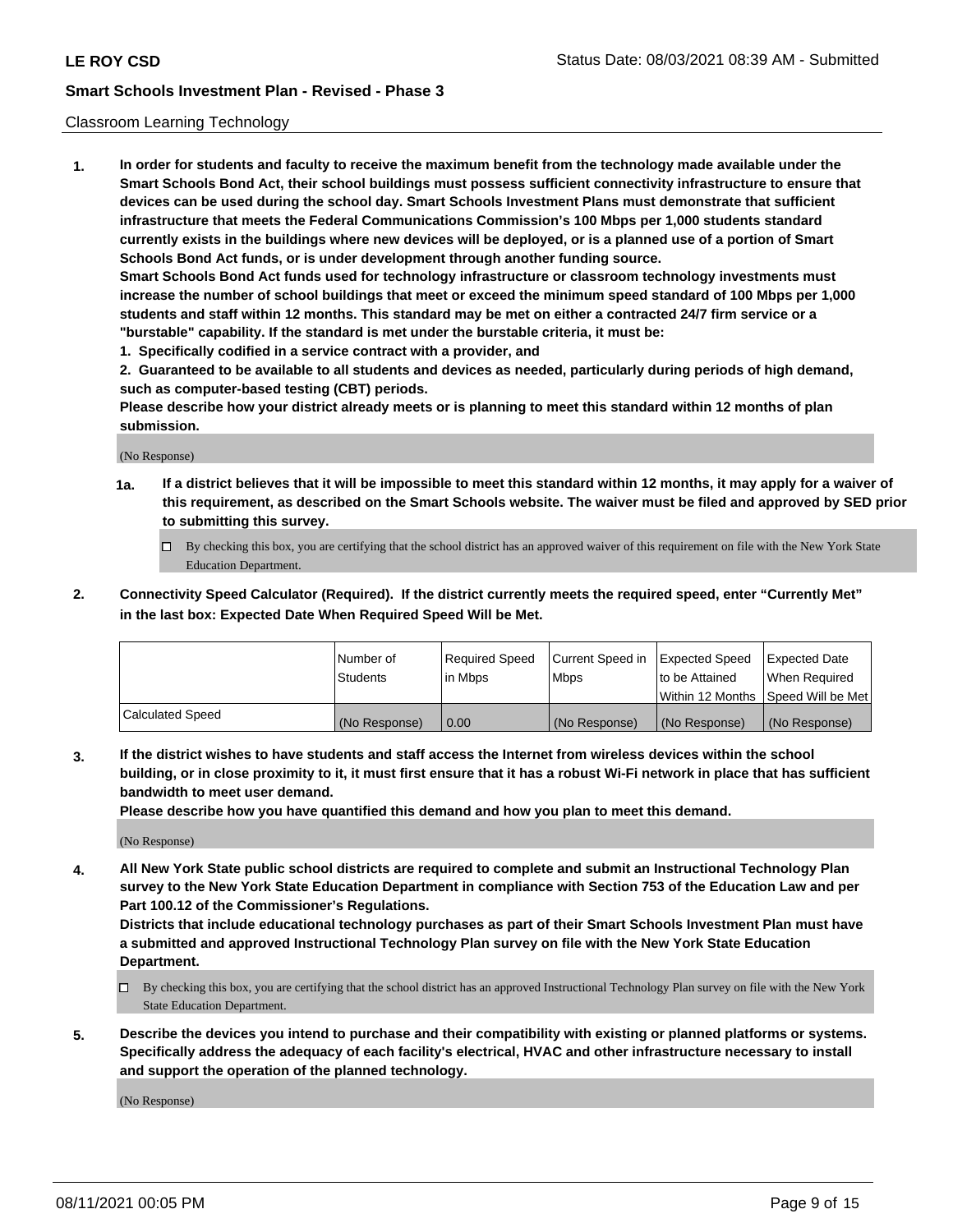#### Classroom Learning Technology

- **6. Describe how the proposed technology purchases will:**
	- **> enhance differentiated instruction;**
	- **> expand student learning inside and outside the classroom;**
	- **> benefit students with disabilities and English language learners; and**
	- **> contribute to the reduction of other learning gaps that have been identified within the district.**

**The expectation is that districts will place a priority on addressing the needs of students who struggle to succeed in a rigorous curriculum. Responses in this section should specifically address this concern and align with the district's Instructional Technology Plan (in particular Question 2 of E. Curriculum and Instruction: "Does the district's instructional technology plan address the needs of students with disabilities to ensure equitable access to instruction, materials and assessments?" and Question 3 of the same section: "Does the district's instructional technology plan address the provision of assistive technology specifically for students with disabilities to ensure access to and participation in the general curriculum?")**

**In addition, describe how the district ensures equitable access to instruction, materials and assessments and participation in the general curriculum for both SWD and English Language Learners/Multilingual Learners (ELL/MLL) students.**

**Please note: If this plan has been identified as a Remote Learning Plan to be submitted and reviewed on an expedited basis, the district should explain how this plan will facilitate remote and hybrid learning, in lieu of responding to the question above.**

(No Response)

**7. Where appropriate, describe how the proposed technology purchases will enhance ongoing communication with parents and other stakeholders and help the district facilitate technology-based regional partnerships, including distance learning and other efforts.**

(No Response)

**8. Describe the district's plan to provide professional development to ensure that administrators, teachers and staff can employ the technology purchased to enhance instruction successfully.**

**Note: This response should be aligned and expanded upon in accordance with your district's response to Question 1 of F. Professional Development of your Instructional Technology Plan: "Please provide a summary of professional development offered to teachers and staff, for the time period covered by this plan, to support technology to enhance teaching and learning. Please include topics, audience and method of delivery within your summary."**

**Please note: If this plan has been identified as a Remote Learning Plan to be submitted and reviewed on an expedited basis, the district should provide a statement confirming that the district has provided or will provide professional development on these devices to its staff, in lieu of responding to the question above.**

(No Response)

- **9. Districts must contact one of the SUNY/CUNY teacher preparation programs listed on the document on the left side of the page that supplies the largest number of the district's new teachers to request advice on innovative uses and best practices at the intersection of pedagogy and educational technology.**
	- $\Box$  By checking this box, you certify that you have contacted the SUNY/CUNY teacher preparation program that supplies the largest number of your new teachers to request advice on these issues.

#### **9a. Please enter the name of the SUNY or CUNY Institution that you contacted.**

(No Response)

**9b. Enter the primary Institution phone number.**

(No Response)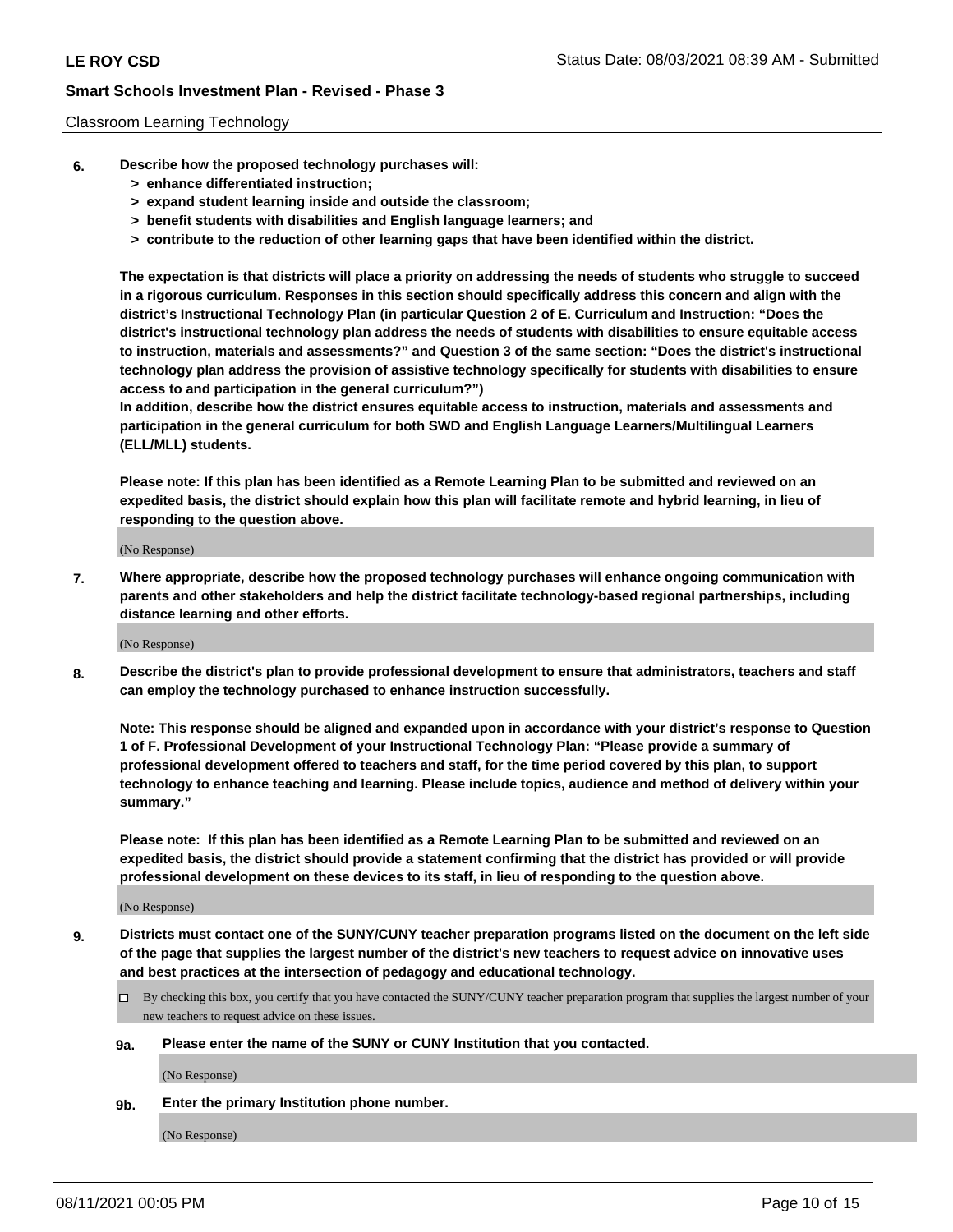Classroom Learning Technology

**9c. Enter the name of the contact person with whom you consulted and/or will be collaborating with on innovative uses of technology and best practices.**

(No Response)

**10. To ensure the sustainability of technology purchases made with Smart Schools funds, districts must demonstrate a long-term plan to maintain and replace technology purchases supported by Smart Schools Bond Act funds. This sustainability plan shall demonstrate a district's capacity to support recurring costs of use that are ineligible for Smart Schools Bond Act funding such as device maintenance, technical support, Internet and wireless fees, maintenance of hotspots, staff professional development, building maintenance and the replacement of incidental items. Further, such a sustainability plan shall include a long-term plan for the replacement of purchased devices and equipment at the end of their useful life with other funding sources.**

 $\square$  By checking this box, you certify that the district has a sustainability plan as described above.

**11. Districts must ensure that devices purchased with Smart Schools Bond funds will be distributed, prepared for use, maintained and supported appropriately. Districts must maintain detailed device inventories in accordance with generally accepted accounting principles.**

By checking this box, you certify that the district has a distribution and inventory management plan and system in place.

**12. Please detail the type, quantity, per unit cost and total cost of the eligible items under each sub-category.**

| Select the allowable expenditure | Item to be Purchased | Quantity      | Cost per Item | <b>Total Cost</b> |
|----------------------------------|----------------------|---------------|---------------|-------------------|
| type.                            |                      |               |               |                   |
| Repeat to add another item under |                      |               |               |                   |
| each type.                       |                      |               |               |                   |
| (No Response)                    | (No Response)        | (No Response) | (No Response) | $\overline{0.00}$ |
|                                  |                      |               | 0.00          |                   |

#### **13. Final 2014-15 BEDS Enrollment to calculate Nonpublic Sharing Requirement (no changes allowed.)**

|            | l Public Enrollment | Nonpublic Enrollment | <b>Total Enrollment</b> | <i>Nonpublic</i><br>Percentage |
|------------|---------------------|----------------------|-------------------------|--------------------------------|
| Enrollment | 1.244               |                      | 1.244.00                | 0.00                           |

#### **14. If you are submitting an allocation for Classroom Learning Technology complete this table.**

|                          | Public School Sub-Allocation | <b>Estimated Nonpublic Loan</b><br>Amount | <b>Estimated Total Public and</b><br>Nonpublic Sub-Allocation |
|--------------------------|------------------------------|-------------------------------------------|---------------------------------------------------------------|
|                          |                              | (Based on Percentage Above)               |                                                               |
| Interactive Whiteboards  | (No Response)                | 0.00                                      | 0.00                                                          |
| <b>Computer Servers</b>  | (No Response)                | 0.00                                      | 0.00                                                          |
| <b>Desktop Computers</b> | (No Response)                | 0.00                                      | 0.00                                                          |
| <b>Laptop Computers</b>  | (No Response)                | 0.00                                      | 0.00                                                          |
| <b>Tablet Computers</b>  | (No Response)                | 0.00                                      | 0.00                                                          |
| <b>Other Costs</b>       | (No Response)                | 0.00                                      | 0.00                                                          |
| Totals:                  | 0.00                         | 0                                         | 0                                                             |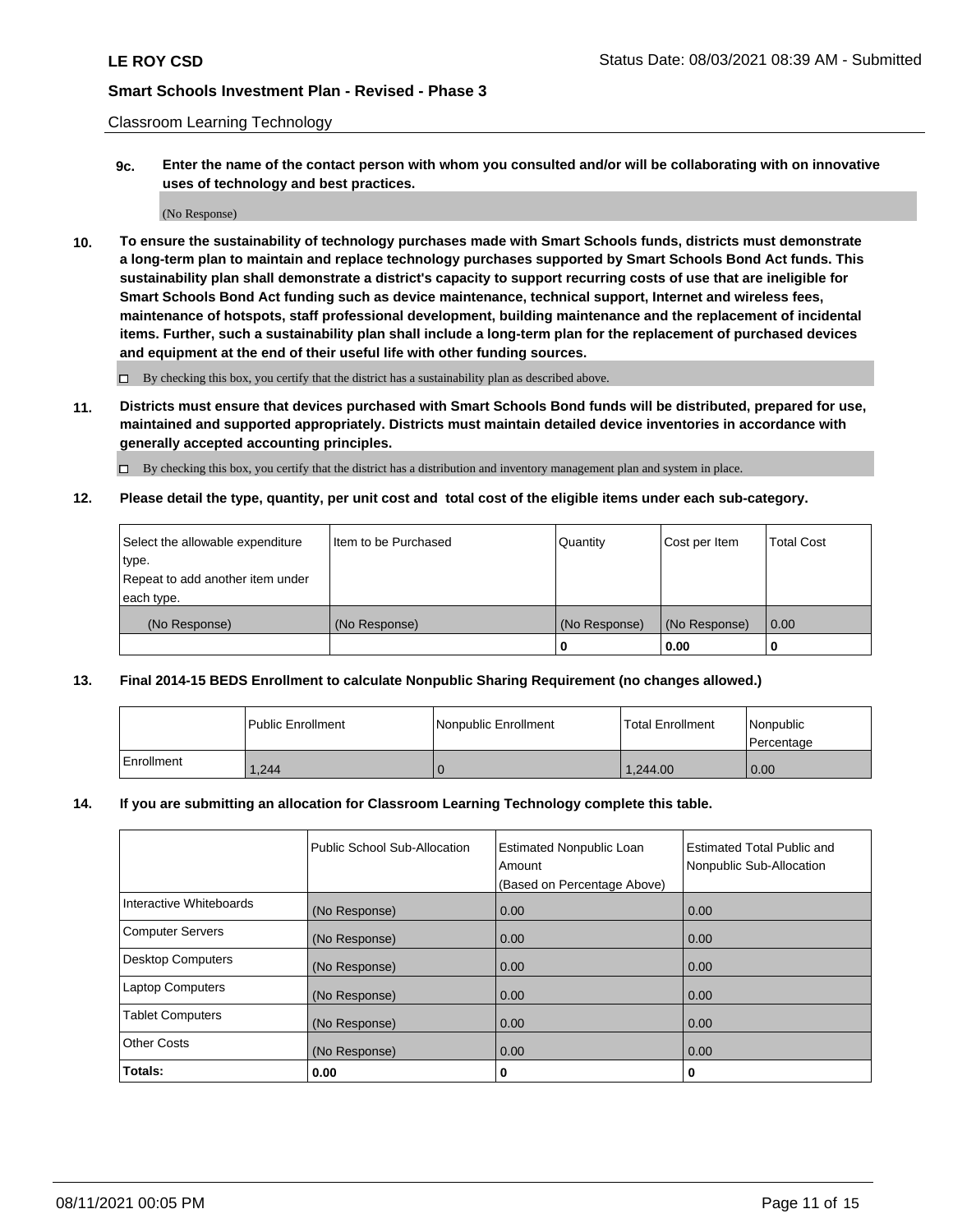#### Pre-Kindergarten Classrooms

**1. Provide information regarding how and where the district is currently serving pre-kindergarten students and justify the need for additional space with enrollment projections over 3 years.**

(No Response)

- **2. Describe the district's plan to construct, enhance or modernize education facilities to accommodate prekindergarten programs. Such plans must include:**
	- **Specific descriptions of what the district intends to do to each space;**
	- **An affirmation that new pre-kindergarten classrooms will contain a minimum of 900 square feet per classroom;**
	- **The number of classrooms involved;**
	- **The approximate construction costs per classroom; and**
	- **Confirmation that the space is district-owned or has a long-term lease that exceeds the probable useful life of the improvements.**

(No Response)

**3. Smart Schools Bond Act funds may only be used for capital construction costs. Describe the type and amount of additional funds that will be required to support ineligible ongoing costs (e.g. instruction, supplies) associated with any additional pre-kindergarten classrooms that the district plans to add.**

(No Response)

**4. All plans and specifications for the erection, repair, enlargement or remodeling of school buildings in any public school district in the State must be reviewed and approved by the Commissioner. Districts that plan capital projects using their Smart Schools Bond Act funds will undergo a Preliminary Review Process by the Office of Facilities Planning.**

**Please indicate on a separate row each project number given to you by the Office of Facilities Planning.**

| Project Number |  |
|----------------|--|
| (No Response)  |  |
|                |  |

**5. Please detail the type, quantity, per unit cost and total cost of the eligible items under each sub-category.**

| Select the allowable expenditure | Item to be purchased | Quantity      | Cost per Item | <b>Total Cost</b> |
|----------------------------------|----------------------|---------------|---------------|-------------------|
| type.                            |                      |               |               |                   |
| Repeat to add another item under |                      |               |               |                   |
| each type.                       |                      |               |               |                   |
| (No Response)                    | (No Response)        | (No Response) | (No Response) | 0.00              |
|                                  |                      | υ             | 0.00          |                   |

**6. If you have made an allocation for Pre-Kindergarten Classrooms, complete this table. Note that the calculated Total at the bottom of the table must equal the Total allocation for this category that you entered in the SSIP Overview overall budget.**

|                                          | Sub-Allocation |
|------------------------------------------|----------------|
| Construct Pre-K Classrooms               | (No Response)  |
| Enhance/Modernize Educational Facilities | (No Response)  |
| <b>Other Costs</b>                       | (No Response)  |
| Totals:                                  | 0.00           |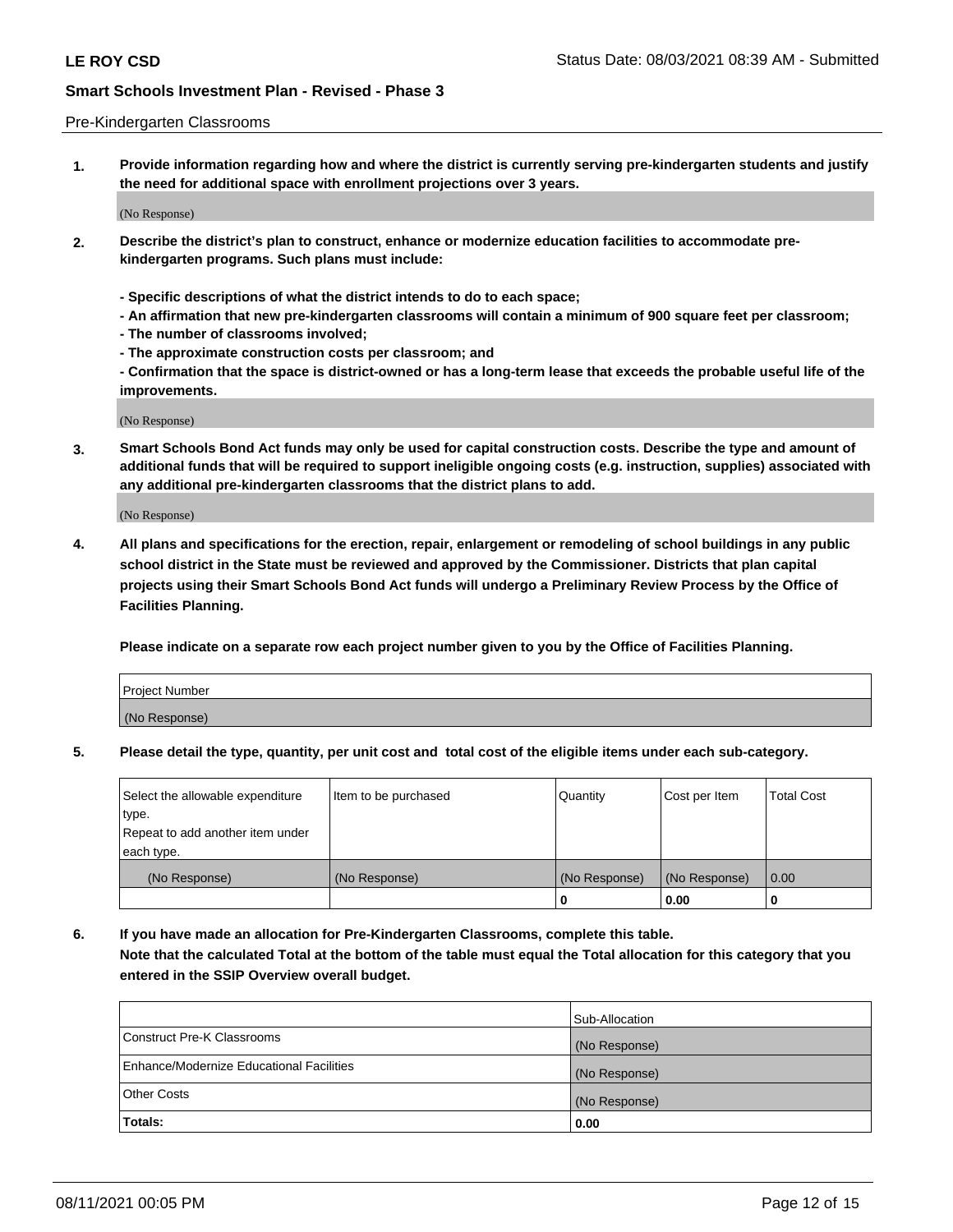Replace Transportable Classrooms

**1. Describe the district's plan to construct, enhance or modernize education facilities to provide high-quality instructional space by replacing transportable classrooms.**

(No Response)

**2. All plans and specifications for the erection, repair, enlargement or remodeling of school buildings in any public school district in the State must be reviewed and approved by the Commissioner. Districts that plan capital projects using their Smart Schools Bond Act funds will undergo a Preliminary Review Process by the Office of Facilities Planning.**

**Please indicate on a separate row each project number given to you by the Office of Facilities Planning.**

| Project Number |  |
|----------------|--|
|                |  |
|                |  |
|                |  |
|                |  |
| (No Response)  |  |
|                |  |
|                |  |
|                |  |

**3. For large projects that seek to blend Smart Schools Bond Act dollars with other funds, please note that Smart Schools Bond Act funds can be allocated on a pro rata basis depending on the number of new classrooms built that directly replace transportable classroom units.**

**If a district seeks to blend Smart Schools Bond Act dollars with other funds describe below what other funds are being used and what portion of the money will be Smart Schools Bond Act funds.**

(No Response)

**4. Please detail the type, quantity, per unit cost and total cost of the eligible items under each sub-category.**

| Select the allowable expenditure | Item to be purchased | Quantity      | Cost per Item | Total Cost |
|----------------------------------|----------------------|---------------|---------------|------------|
| ∣type.                           |                      |               |               |            |
| Repeat to add another item under |                      |               |               |            |
| each type.                       |                      |               |               |            |
| (No Response)                    | (No Response)        | (No Response) | (No Response) | 0.00       |
|                                  |                      | u             | 0.00          |            |

**5. If you have made an allocation for Replace Transportable Classrooms, complete this table. Note that the calculated Total at the bottom of the table must equal the Total allocation for this category that you entered in the SSIP Overview overall budget.**

|                                                | Sub-Allocation |
|------------------------------------------------|----------------|
| Construct New Instructional Space              | (No Response)  |
| Enhance/Modernize Existing Instructional Space | (No Response)  |
| <b>Other Costs</b>                             | (No Response)  |
| Totals:                                        | 0.00           |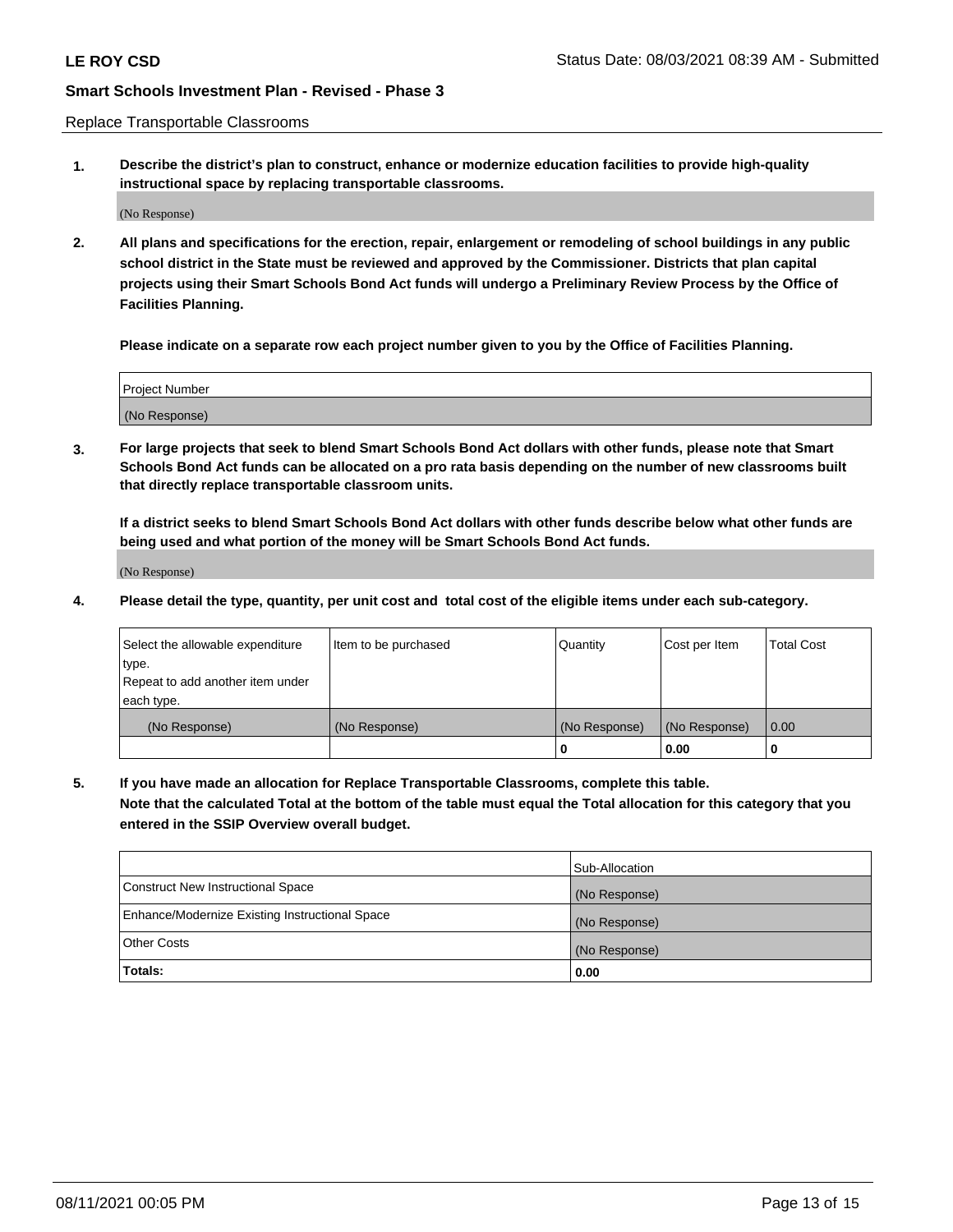#### High-Tech Security Features

## **1. Describe how you intend to use Smart Schools Bond Act funds to install high-tech security features in school buildings and on school campuses.**

Emergency Communication is critical when there is an emergency on campus. Currently the classroom communication is an ancient analog system with very limited capacity. The district wants to install a system with digital capacity. Pre-loaded messages can be delivered to specific phones when there is an emergency. With the digital display the district can send display messages to specific phones, groups of phones or all phones when an audio announcement might be an issue. Additionally, the current analog system is unreliable. The new system is ip based. The district network administrators can identify problems before there is an emergency and the system doesn't work.

**2. All plans and specifications for the erection, repair, enlargement or remodeling of school buildings in any public school district in the State must be reviewed and approved by the Commissioner. Smart Schools plans with any expenditures in the High-Tech Security category require a project number from the Office of Facilities Planning. Districts must submit an SSBA LOI and receive project numbers prior to submitting the SSIP. As indicated on the LOI, some projects may be eligible for a streamlined review and will not require a building permit. Please indicate on a separate row each project number given to you by the Office of Facilities Planning.**

Project Number 18-10-01-06-7-999-BA3

#### **3. Was your project deemed eligible for streamlined Review?**

- Yes
- $\square$  No
- **3a. Districts with streamlined projects must certify that they have reviewed all installations with their licensed architect or engineer of record, and provide that person's name and license number. The licensed professional must review the products and proposed method of installation prior to implementation and review the work during and after completion in order to affirm that the work was code-compliant, if requested.**
	- By checking this box, you certify that the district has reviewed all installations with a licensed architect or engineer of record.
- **4. Include the name and license number of the architect or engineer of record.**

| Name               | License Number |
|--------------------|----------------|
| <b>Brian Trott</b> | 25971          |

**5. Please detail the type, quantity, per unit cost and total cost of the eligible items under each sub-category.**

| Select the allowable expenditure  | Item to be purchased                                                                  | Quantity       | Cost per Item | <b>Total Cost</b> |
|-----------------------------------|---------------------------------------------------------------------------------------|----------------|---------------|-------------------|
| type.                             |                                                                                       |                |               |                   |
| Repeat to add another item under  |                                                                                       |                |               |                   |
| each type.                        |                                                                                       |                |               |                   |
| <b>Electronic Security System</b> | BE6M-M5-K9 Cisco Business Edition<br>6000M (M5) Appliance, Export Restr<br><b>SW</b>  | $\overline{2}$ | 6,221.00      | 12,442.00         |
| <b>Electronic Security System</b> | CON-SNT-BE6MM5K9 SNTC-<br>8X5XNBD Cisco Business Edition<br>6000M (M5) Applia         | $\overline{2}$ | 852.00        | 1,704.00          |
| <b>Electronic Security System</b> | ESNA-CLOUDLINK- SP SOFTWARE<br>TO INTEGRATE CISCO COLLAB<br>W/3RD PARTY APPS - 1 USER | 50             | 27.00         | 1,350.00          |
| <b>Electronic Security System</b> | CP-7841-K9= CISCO UC PHONE<br>7841                                                    | 250            | 175.00        | 43,750.00         |